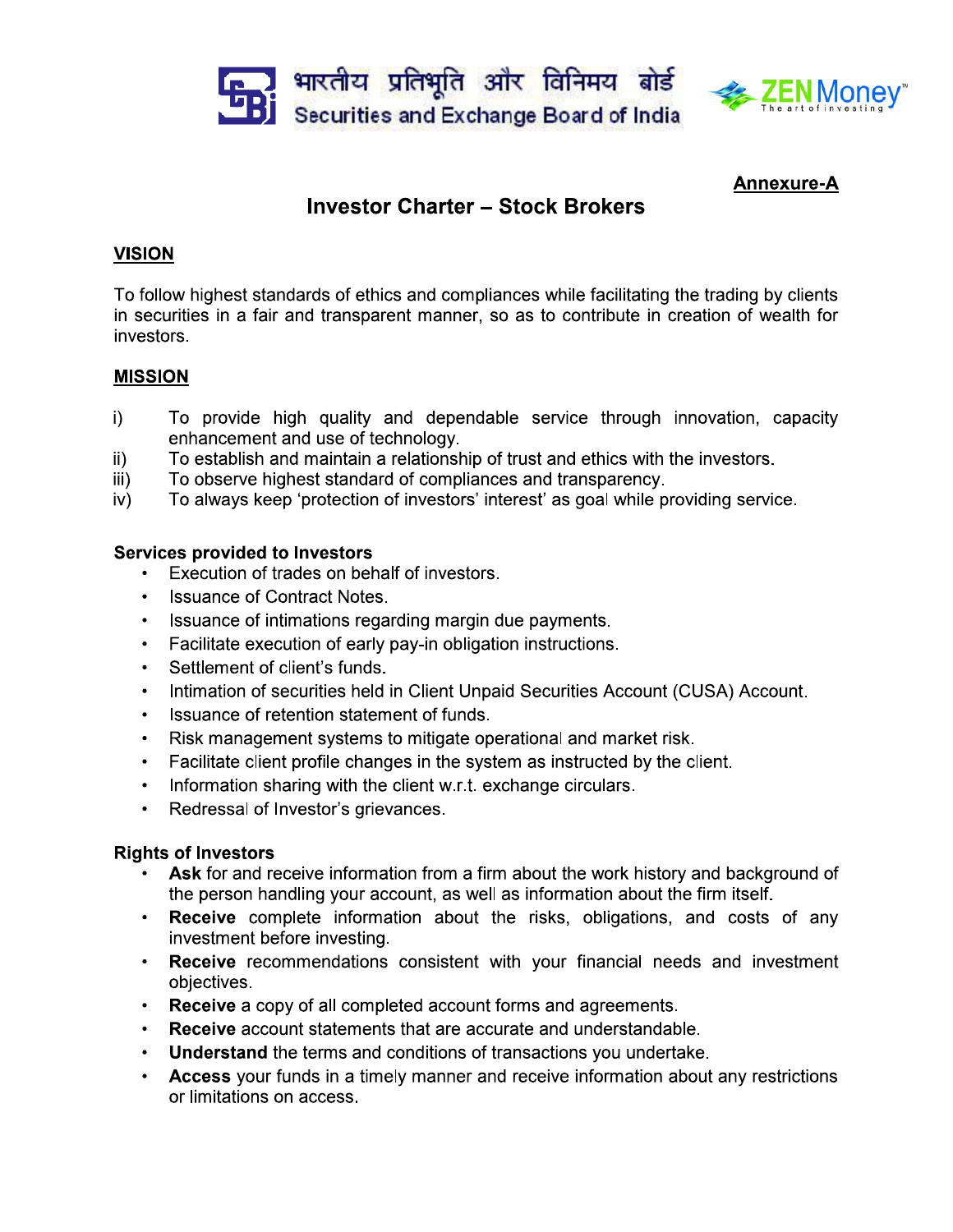



- Receive complete information about maintenance or service charges, transaction or redemption fees, and penalties.
- Discuss your grievances with compliance officer of the firm and receive prompt  $\bullet$  . attention to and fair consideration of your concerns.

#### Various activities of Stock Brokers with timelines

| S.No.            | <b>Activities</b>                                                          | <b>Expected Timelines</b>                                                                                                                                     |
|------------------|----------------------------------------------------------------------------|---------------------------------------------------------------------------------------------------------------------------------------------------------------|
| 1.               | KYC entered into KRA System and<br><b>CKYCR</b>                            | 10 days of account opening                                                                                                                                    |
| 2.               | <b>Client Onboarding</b>                                                   | Immediate, but not later than one week                                                                                                                        |
| $\overline{3}$ . | Order execution                                                            | Immediate on receipt of order, but not<br>later than the same day                                                                                             |
| 4.               | Allocation of Unique Client Code                                           | Before trading                                                                                                                                                |
| 5.               | Copy of duly completed Client<br><b>Registration Documents to clients</b>  | 7 days from the date of upload of Unique<br>Client Code to the Exchange by the<br>trading member                                                              |
| 6.               | Issuance of contract notes                                                 | 24 hours of execution of trades                                                                                                                               |
| 7.               | Collection of upfront margin from<br>client                                | Before initiation of trade                                                                                                                                    |
| 8.               | Issuance of intimations regarding<br>other margin due payments             | At the end of the T day                                                                                                                                       |
| 9.               | Settlement of client funds                                                 | 30 days / 90 days for running account<br>settlement (RAS) as per the preference of<br>client.<br>If consent not given for RAS - within 24<br>hours of pay-out |
|                  | 10. Statement of Accounts' for Funds,<br><b>Securities and Commodities</b> | Weekly basis (Within four trading days of<br>following week)                                                                                                  |
| 11.              | Issuance of retention statement of<br>funds/commodities                    | 5 days from the date of settlement                                                                                                                            |
| 12.1             | <b>Issuance of Annual Global</b><br>Statement                              | 30 days from the end of the financial year                                                                                                                    |
|                  | 13. Investor grievances redressal                                          | 30 days from the receipt of the complaint                                                                                                                     |

#### **DOs and DON'Ts for Investors**

| <b>DOs</b>                                    | <b>DON'Ts</b>                    |
|-----------------------------------------------|----------------------------------|
| 1. Read all documents and conditions being    | 1. Do not deal with unregistered |
| agreed before signing the account opening     | stock broker.                    |
| form.                                         | 2. Do not forget to strike off   |
| 2. Receive a copy of KYC, copy of account     | blanks in your account           |
| opening documents and Unique Client Code.     | opening and KYC.                 |
| 3. Read the product / operational framework / | 3. Do not submit an incomplete   |
| timelines related to various Trading and      | account opening and KYC          |
| Clearing & Settlement processes.              | form.                            |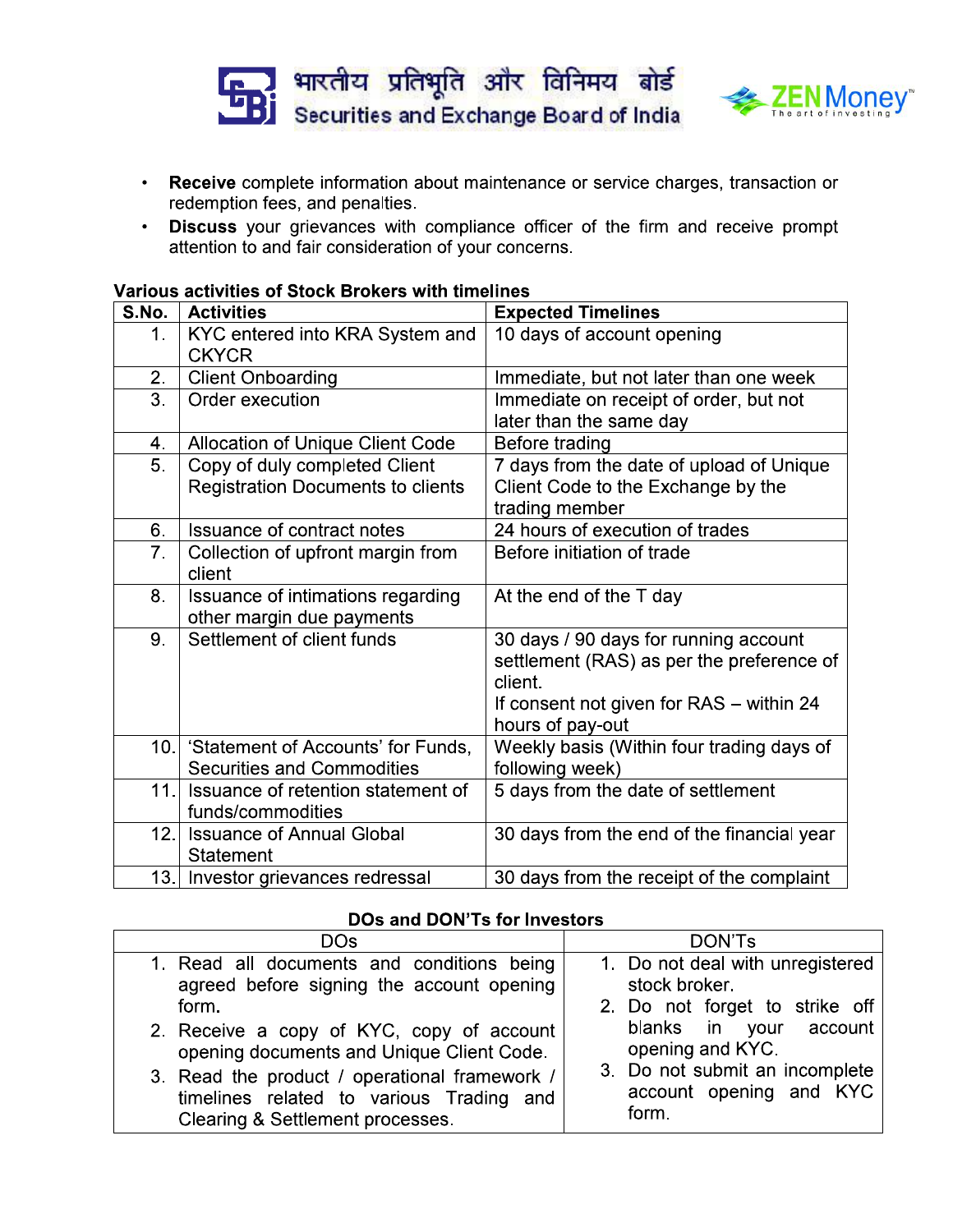



- 4. Receive all information about brokerage, fees and other charges levied.
- 5. Register your mobile number and email ID in your trading, demat and bank accounts to get regular alerts on your transactions.
- 6. If executed, receive a copy of Power of Attorney. However, Power of Attorney is not a mandatory requirement as per SEBI / Stock **Before** granting Power Exchanges. оf Attorney, carefully examine the scope and implications of powers being granted.
- 7. Receive contract notes for trades executed, showing transaction price, brokerage, GST and STT etc. as applicable, separately, within 24 hours of execution of trades.
- 8. Receive funds and securities / commodities on time within 24 hours from pay-out.
- 9. Verify details of trades, contract notes and statement of account and approach relevant authority for any discrepancies. Verify trade details on the Exchange websites from the trade verification facility provided by the Exchanges.
- 10. Receive statement of accounts periodically. If opted for running account settlement, account has to be settled by the stock broker as per the option given by the client (30 or 90 days).
- 11. In case of any grievances, approach stock broker or Stock Exchange or SEBI for getting the same resolved within prescribed timelines.
- 4. Do not forget to inform any change in information linked to trading account and obtain confirmation of updation in the system.
- 5. Do not transfer funds, for the purposes of trading to anyone other than a stock broker. No payment should be made in name of employee of stock broker.
- 6. Do not ignore any emails / SMSs received with regards to trades done, from the Stock Exchange and raise a concern, if discrepancy is observed.
- 7. Do not opt for digital contracts, if not familiar with computers.
- 8. Do not share trading password.
- 9. Do not fall prey to fixed / guaranteed returns schemes.
- 10. Do not fall prey to fraudsters sending emails and SMSs luring to trade in stocks / securities promising huge profits.
- 11. Do not follow herd mentality for investments. Seek expert and professional advice for your investments.

## **Grievance Redressal Mechanism**

Level 1 - Approach the Stock Broker at the designated Investor Grievance e-mail ID of the stock broker. The Stock Broker will strive to redress the grievance immediately, but not later than 30 days of the receipt of the grievance.

**Level 2** – Approach the Stock Exchange using the grievance mechanism mentioned at the website of the respective exchange.

Complaints Resolution Process at Stock Exchange explained graphically: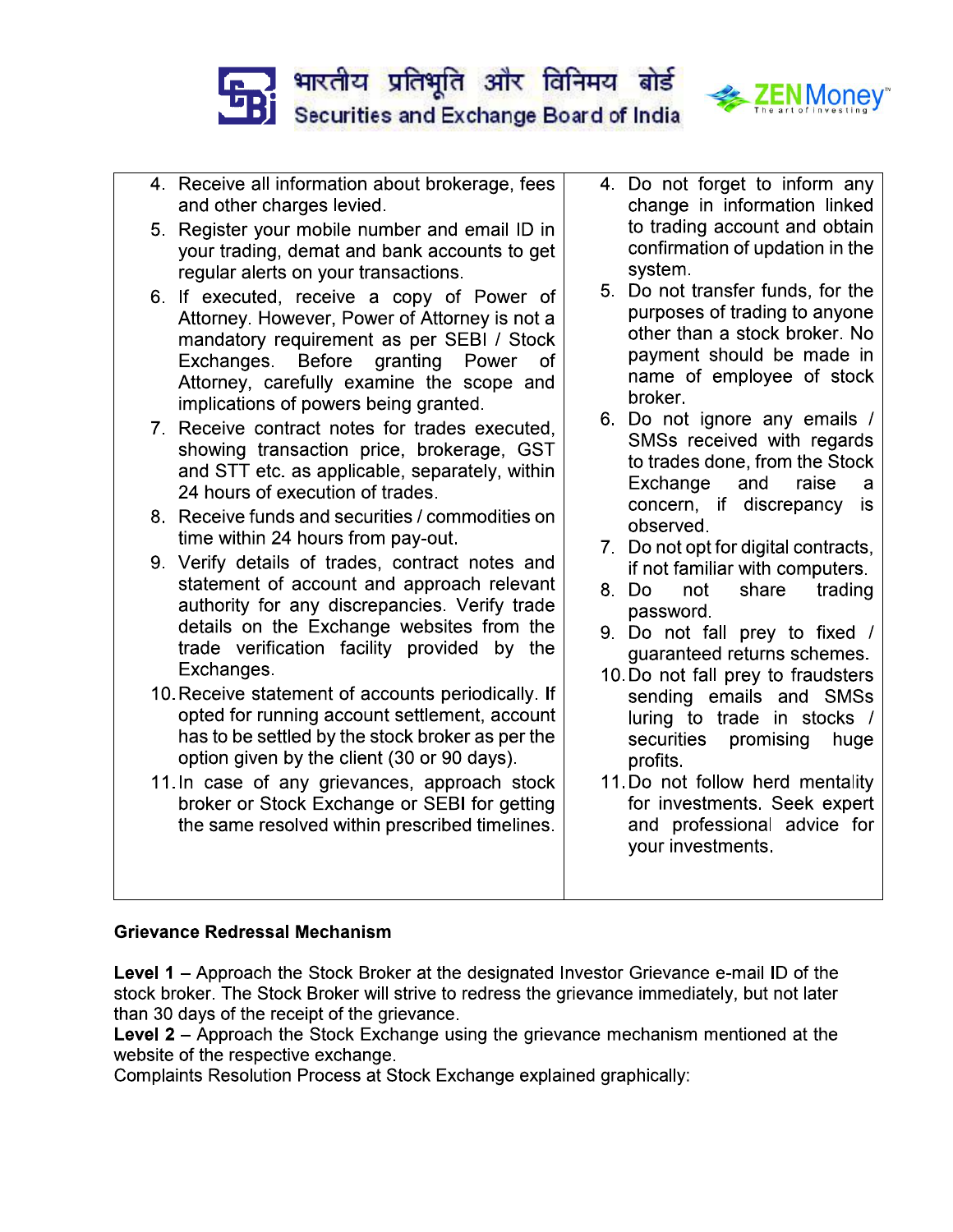

#### Timelines for complaint resolution process at Stock Exchanges against stock brokers

| <b>S. No.</b>  | <b>Type of Activity</b>                                                                                     | <b>Timelines for activity</b>                                                                                                                                                                           |
|----------------|-------------------------------------------------------------------------------------------------------------|---------------------------------------------------------------------------------------------------------------------------------------------------------------------------------------------------------|
| 1.             | <b>Receipt of Complaint</b>                                                                                 | Day of complaint (C Day).                                                                                                                                                                               |
| 2.             | Additional information sought from the<br>investor, if any, and provisionally<br>forwarded to stock broker. | $C + 7$ Working days.                                                                                                                                                                                   |
| 3.             | Registration of the complaint and<br>forwarding to the stock broker.                                        | C+8 Working Days i.e. T day.                                                                                                                                                                            |
| 4.             | Amicable Resolution.                                                                                        | T+15 Working Days.                                                                                                                                                                                      |
| 5.             | Refer to<br>Grievance Redressal<br>Committee (GRC), in case of no<br>amicable resolution.                   | T+16 Working Days.                                                                                                                                                                                      |
| 6.             | Complete resolution process post $T + 30$ Working Days.<br>GRC.                                             |                                                                                                                                                                                                         |
| 7 <sub>1</sub> | In case where the GRC Member<br>requires additional information, GRC<br>order shall be completed within.    | T + 45 Working Days.                                                                                                                                                                                    |
| 8.             | Implementation of GRC Order.                                                                                | On receipt of GRC Order, if the order is in<br>favour of the investor, debit the funds of the<br>stock broker. Order for debit is issued<br>immediately or as per the directions given in<br>GRC order. |
| 9.             | In case the stock broker is aggrieved<br>by the GRC order, will provide<br>intention to avail arbitration   | Within 7 days from receipt of order                                                                                                                                                                     |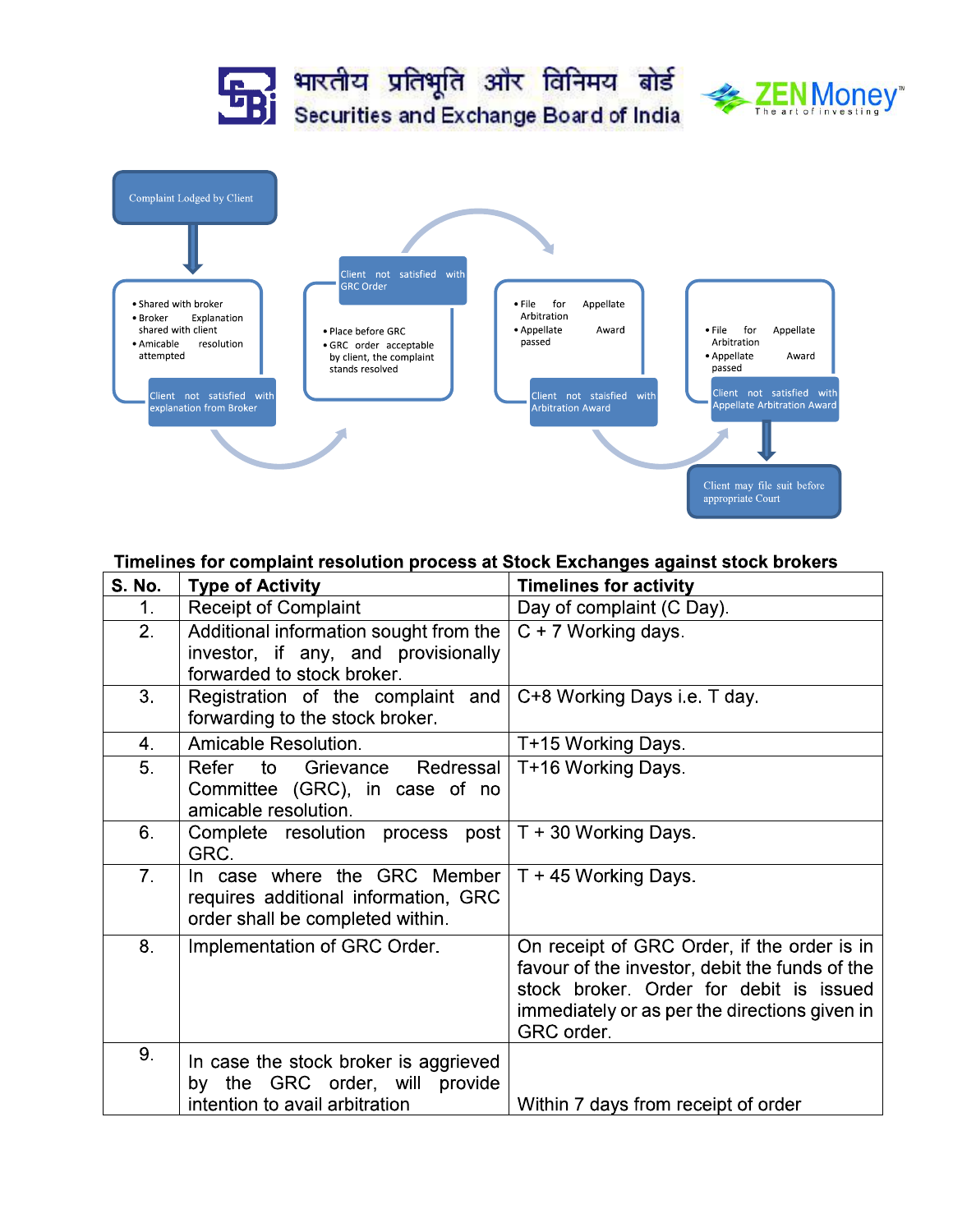|  | <b>End भारतीय प्रतिभूति और विनिमय बोर्ड</b><br>Bi Securities and Exchange Board of India |  |  |
|--|------------------------------------------------------------------------------------------|--|--|
|  |                                                                                          |  |  |



| <b>S. No.</b> | <b>Type of Activity</b>                        | <b>Timelines for activity</b>                |
|---------------|------------------------------------------------|----------------------------------------------|
| 10.           |                                                | Investor is eligible for interim relief from |
|               |                                                | Investor Protection Fund (IPF). The interim  |
|               |                                                | relief will be 50% of the GRC order amount   |
|               | intention from stock broker<br>Ιf<br><b>IS</b> | or Rs.2 lakhs whichever is less. The same    |
|               | received and the GRC order amount is           | shall be provided after obtaining<br>an      |
|               | upto Rs.20 lakhs                               | Undertaking from the investor.               |
| 11.           |                                                | Within 6 months from the date of GRC         |
|               | Stock Broker shall file for arbitration        | recommendation                               |
| 12.           |                                                | The GRC order amount shall be released to    |
|               | In case the stock broker does not file         | the investor after adjusting the amount      |
|               | for arbitration within 6 months                | released as interim relief, if any.          |

## Handling of Investor's claims / complaints in case of default of a Trading Member / **Clearing Member (TM/CM)**

## **Default of TM/CM**

Following steps are carried out by Stock Exchange for benefit of investor, in case stock broker defaults:

- . Circular is issued to inform about declaration of Stock Broker as Defaulter.
- Information of defaulter stock broker is disseminated on Stock Exchange website.
- Public Notice is issued informing declaration of a stock broker as defaulter and inviting claims within specified period.
- Intimation to clients of defaulter stock brokers via emails and SMS for facilitating  $\bullet$ lodging of claims within the specified period.

Following information is available on Stock Exchange website for information of investors:

- Norms for eligibility of claims for compensation from IPF.
- Claim form for lodging claim against defaulter stock broker.
- FAQ on processing of investors' claims against Defaulter stock broker.
- Provision to check online status of client's claim.

Level 3 - The complaint not redressed at Stock Broker / Stock Exchange level, may be lodged with SEBI on SCORES (a web based centralized grievance redressal system of SEBI) @ https://scores.gov.in/scores/Welcome.html